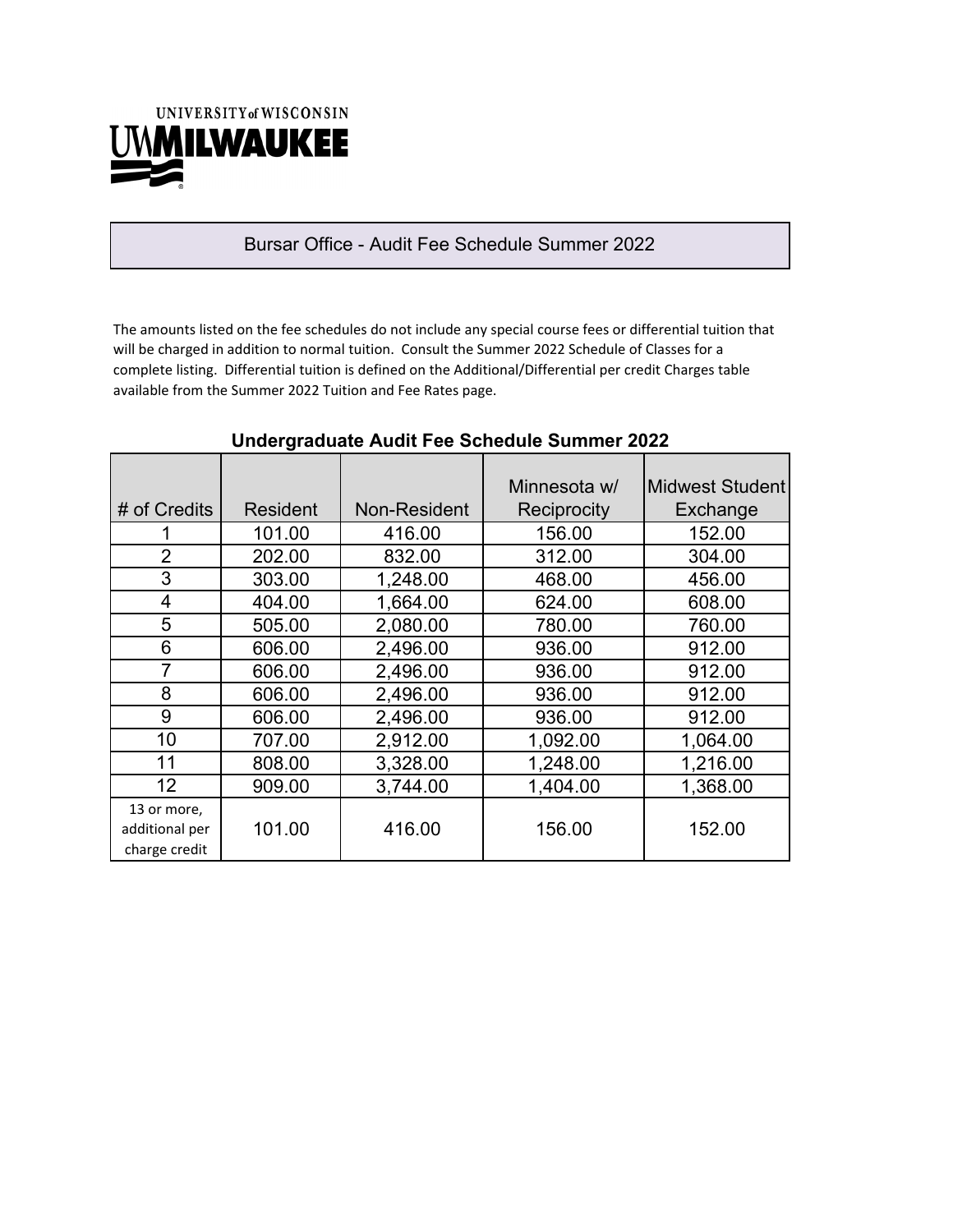| # of Credits                           | <b>Resident</b> | Non-Resident | Minnesota w/<br>Reciprocity | <b>IMidwest Studentl</b><br>Exchange |
|----------------------------------------|-----------------|--------------|-----------------------------|--------------------------------------|
|                                        | 201.00          | 754.00       | 335.00                      | 301.00                               |
| 2                                      | 402.00          | 1,508.00     | 670.00                      | 602.00                               |
| 3                                      | 603.00          | 2,262.00     | 1,005.00                    | 903.00                               |
| 4                                      | 804.00          | 3,016.00     | 1,340.00                    | 1,204.00                             |
| 5                                      | 804.00          | 3,016.00     | 1,340.00                    | 1,204.00                             |
| 6                                      | 804.00          | 3,016.00     | 1,340.00                    | 1,204.00                             |
| 7                                      | 804.00          | 3,016.00     | 1,340.00                    | 1,204.00                             |
| 8                                      | 1,005.00        | 3,770.00     | 1,675.00                    | 1,505.00                             |
| 9 or more,<br>additional per<br>charge | 201.00          | 754.00       | 335.00                      | 301.00                               |

# **Graduate Audit Fee Schedule Summer 2022**

# **Dissertator Audit Fee Schedule Summer 2022**

|              |                 |              | Minnesota w/ | Midwest Student |
|--------------|-----------------|--------------|--------------|-----------------|
| # of Credits | <b>Resident</b> | Non-Resident | Reciprocity  | Exchange        |
|              | 142.00          | 336.00       | 202.00       | 202.00          |
| 2            | 284.00          | 672.00       | 404.00       | 404.00          |
| 3            | 426.00          | 1,008.00     | 606.00       | 606.00          |
| 4            | 568.00          | 1,344.00     | 808.00       | 808.00          |
| 5            | 568.00          | 1,344.00     | 808.00       | 808.00          |
| 6            | 568.00          | 1,344.00     | 808.00       | 808.00          |
| 7            | 568.00          | 1,344.00     | 808.00       | 808.00          |
| 8            | 710.00          | 1,680.00     | 1,010.00     | 1,010.00        |
| 9            | 852.00          | 2,016.00     | 1,212.00     | 1,212.00        |
| 10           | 994.00          | 2,352.00     | 1,414.00     | 1,414.00        |
| 11           | 1,136.00        | 2,688.00     | 1,616.00     | 1,616.00        |
| 12           | 1,278.00        | 3,024.00     | 1,818.00     | 1,818.00        |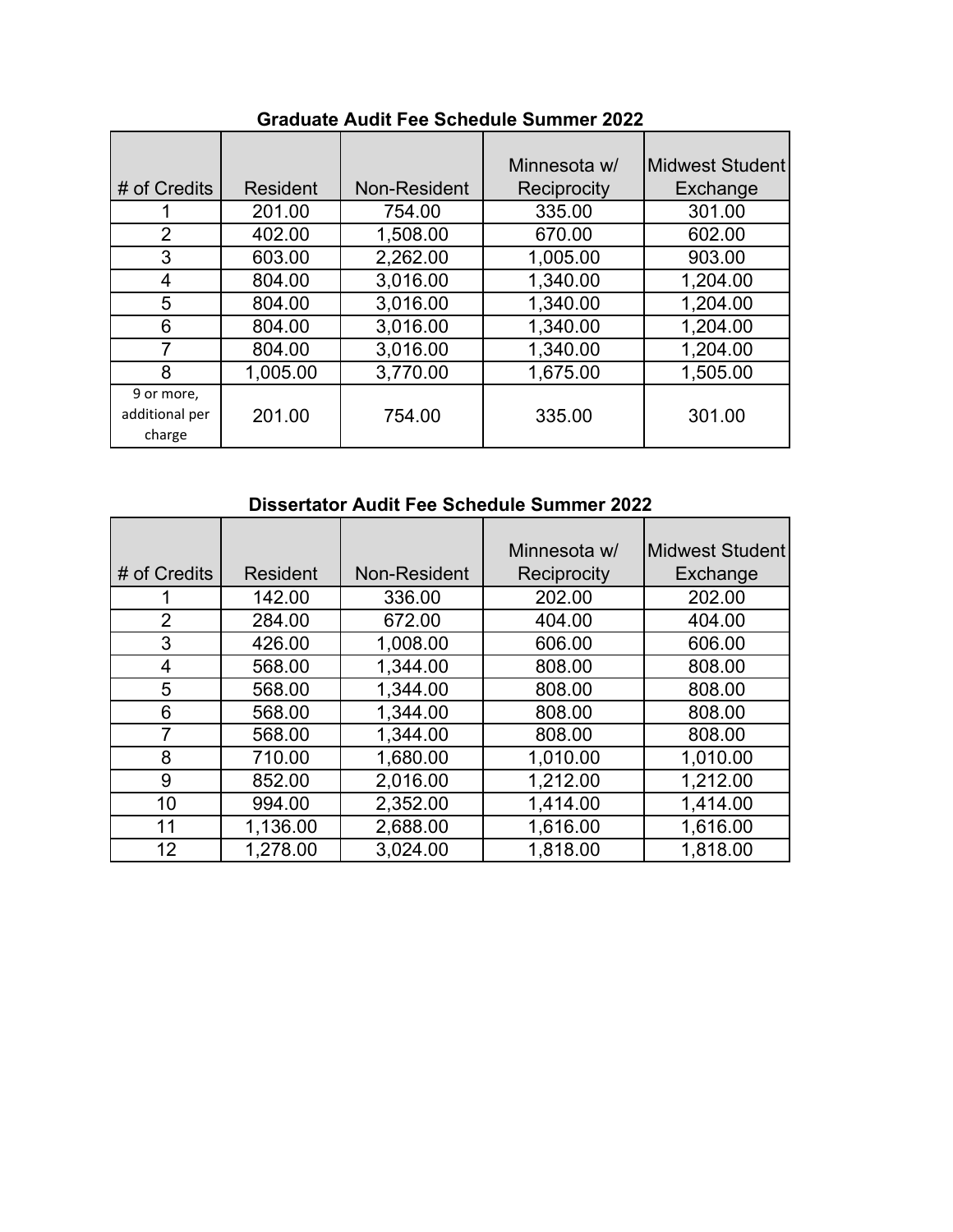| # of Credits                           | <b>Resident</b> | Non-Resident | Minnesota w/<br>Reciprocity | <b>Midwest Student</b><br>Exchange |
|----------------------------------------|-----------------|--------------|-----------------------------|------------------------------------|
|                                        | 251.00          | 881.00       | 296.00                      | 377.00                             |
| $\overline{2}$                         | 502.00          | 1,762.00     | 592.00                      | 754.00                             |
| 3                                      | 753.00          | 2,643.00     | 888.00                      | 1,131.00                           |
| 4                                      | 1,004.00        | 3,524.00     | 1,184.00                    | 1,508.00                           |
| 5                                      | 1,004.00        | 3,524.00     | 1,184.00                    | 1,508.00                           |
| 6                                      | 1,004.00        | 3,524.00     | 1,184.00                    | 1,508.00                           |
| $\overline{7}$                         | 1,004.00        | 3,524.00     | 1,184.00                    | 1,508.00                           |
| 8                                      | 1,255.00        | 4,405.00     | 1,480.00                    | 1,885.00                           |
| 9 or more,<br>additional per<br>charge | 251.00          | 881.00       | 296.00                      | 377.00                             |

# **Business Masters Audit Fee Schedule Summer 2022**

## **Health Science Masters\* Audit Fee Schedule Summer 2022**

|                |                 |              | Minnesota w/ |
|----------------|-----------------|--------------|--------------|
| # of Credits   | <b>Resident</b> | Non-Resident | Reciprocity  |
|                | 234.00          | 883.00       | 335.00       |
| 2              | 468.00          | 1,766.00     | 670.00       |
| 3              | 702.00          | 2,649.00     | 1,005.00     |
| 4              | 936.00          | 3,532.00     | 1,340.00     |
| 5              | 936.00          | 3,532.00     | 1,340.00     |
| 6              | 936.00          | 3,532.00     | 1,340.00     |
| 7              | 936.00          | 3,532.00     | 1,340.00     |
| 8              | 1,170.00        | 4,415.00     | 1,675.00     |
| 9 or more      |                 |              |              |
| additional per | 234.00          | 883.00       | 335.00       |
| credit charge  |                 |              |              |

\*Communication Science & Disorders and Occupational Therapy Only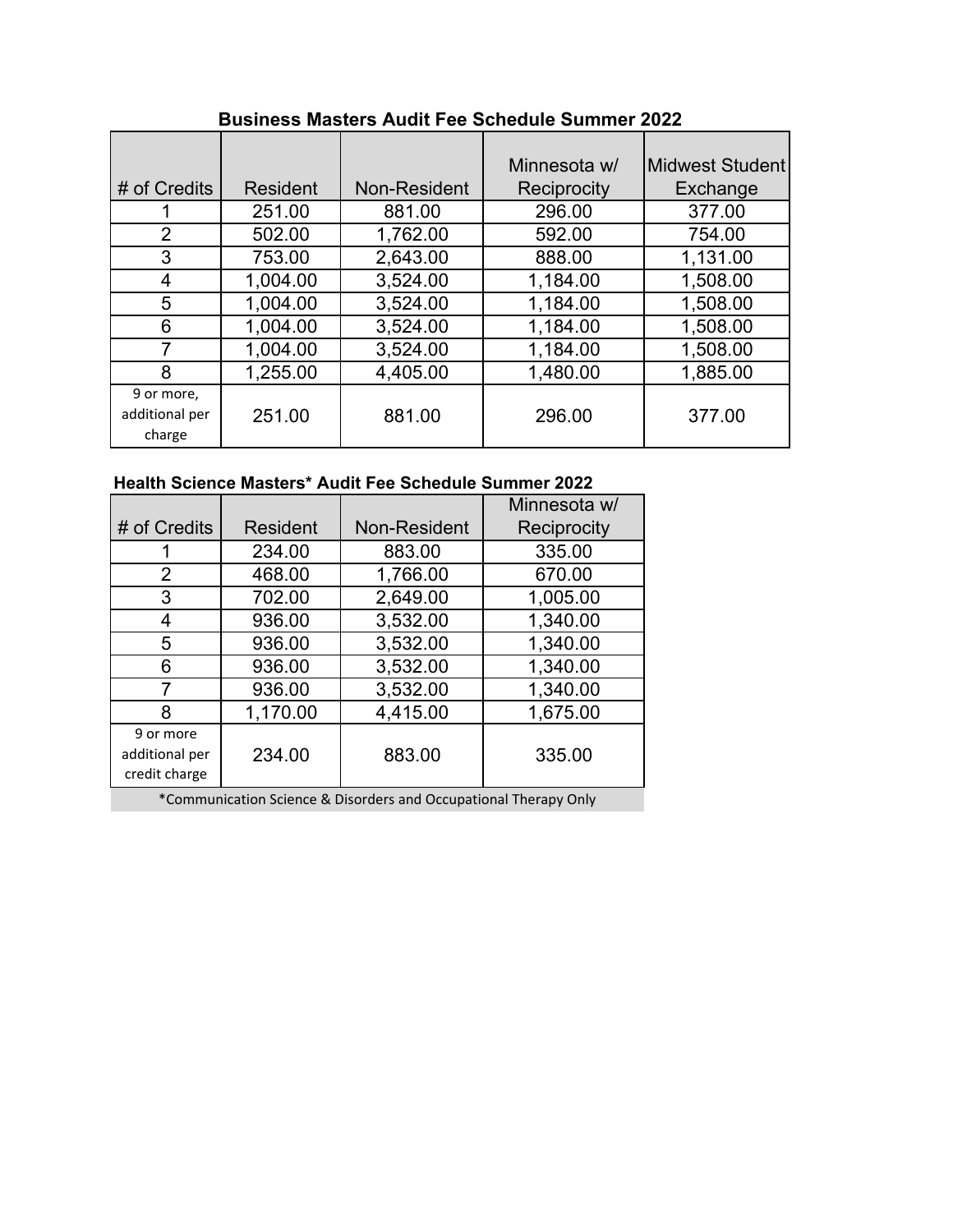|                |          |              | Minnesota w/ |
|----------------|----------|--------------|--------------|
| # of Credits   | Resident | Non-Resident | Reciprocity  |
|                | 224.00   | 755.00       | 306.00       |
| 2              | 448.00   | 1,510.00     | 612.00       |
| 3              | 672.00   | 2,265.00     | 918.00       |
| 4              | 896.00   | 3,020.00     | 1,224.00     |
| 5              | 896.00   | 3,020.00     | 1,224.00     |
| 6              | 896.00   | 3,020.00     | 1,224.00     |
| 7              | 896.00   | 3,020.00     | 1,224.00     |
| 8              | 1,120.00 | 3,775.00     | 1,530.00     |
| 9 or more      |          |              |              |
| additional per | 224.00   | 755.00       | 306.00       |
| credit charge  |          |              |              |

#### **Dr of Nursing Practitioner - Audit Fee Schedules Summer 2022**

#### **UWM Waukesha ASOC Audit Fee Schedule Summer 2022**

|                                                |                 |              | Minnesota w/ |             |
|------------------------------------------------|-----------------|--------------|--------------|-------------|
| # of Credits                                   | <b>Resident</b> | Non-Resident | Reciprocity  | <b>MSEP</b> |
|                                                | 59.00           | 257.00       | 65.00        | 90.00       |
| $\overline{2}$                                 | 118.00          | 514.00       | 130.00       | 180.00      |
| 3                                              | 177.00          | 771.00       | 195.00       | 270.00      |
| 4                                              | 236.00          | 1,028.00     | 260.00       | 360.00      |
| 5                                              | 295.00          | 1,285.00     | 325.00       | 450.00      |
| 6                                              | 354.00          | 1,542.00     | 390.00       | 540.00      |
| 7                                              | 354.00          | 1,542.00     | 390.00       | 540.00      |
| 8                                              | 354.00          | 1,542.00     | 390.00       | 540.00      |
| 9                                              | 354.00          | 1,542.00     | 390.00       | 540.00      |
| 10                                             | 413.00          | 1,799.00     | 455.00       | 630.00      |
| 11                                             | 472.00          | 2,056.00     | 520.00       | 720.00      |
| 12                                             | 531.00          | 2,313.00     | 585.00       | 810.00      |
| 13 or more,<br>additional per<br>charge credit | 59.00           | 257.00       | 65.00        | 90.00       |